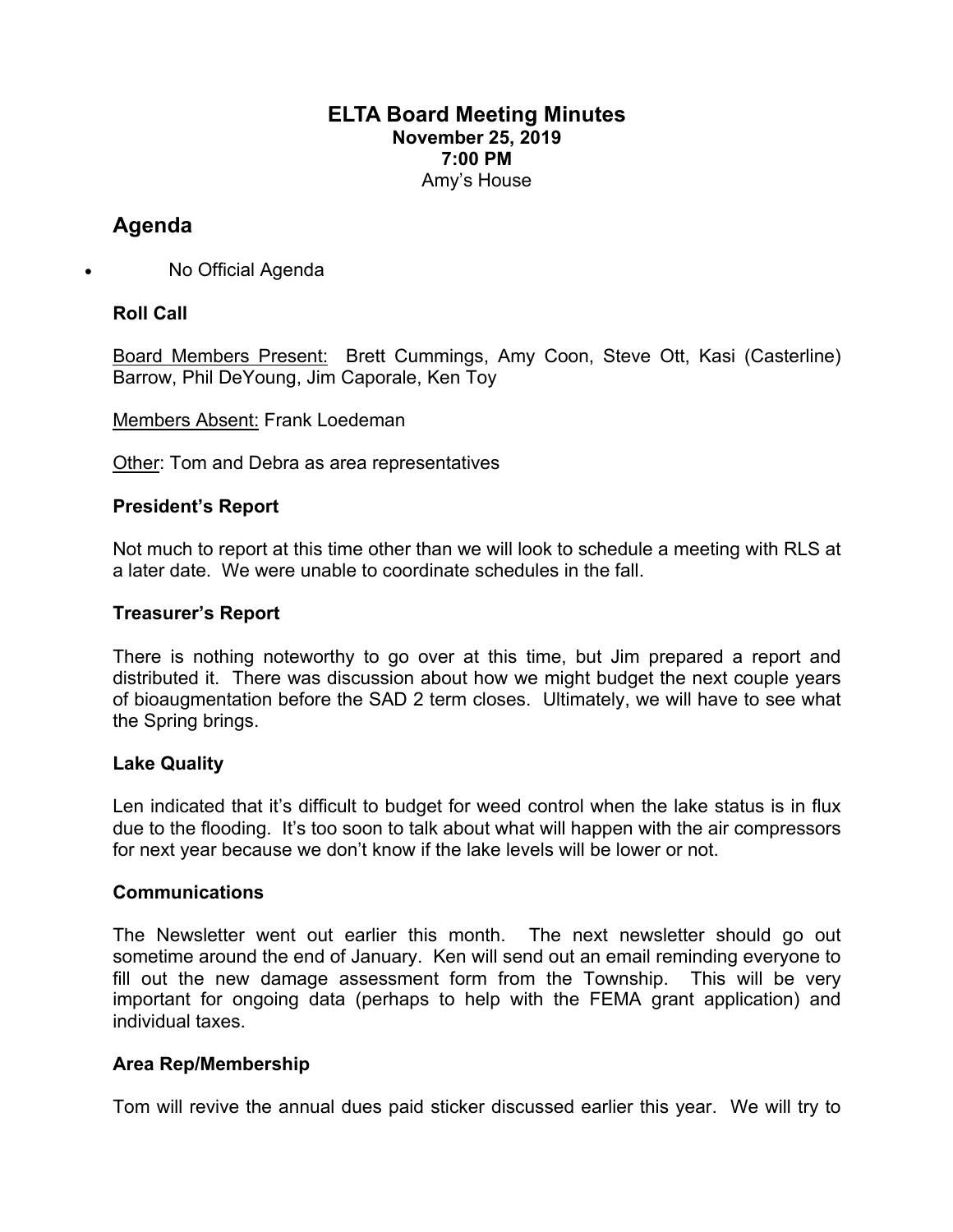have that done by the annual meeting. He also updated as to the status of the Treasure Island road commission pumping situation.

# **Legal/Safety**

No updates at this time.

# **Task Force Meeting Recap**

The meeting was mostly about the pumping rate and how it has derailed our short-term plan. The problem is that the DEQ/EGLE is unlikely to change their position on their own. Phil believes that despite what the DEQ/EGLE is telling us, this is all about the rattle snakes. Len believes that the only way to have them change their position is to be bypassed by the Governor. Len thinks we should go visit the Governor's office after the holidays if we don't get any response from them - whether we are invited or not. The DEQ/EGLE is leaving us with no option but to get the media involved and possibly "storm the castle."

There was discussion on making a video like Pine Island to draw extra attention, or a series of videos. Everyone was on board with drawing more attention to our problems to see if we can get some help. Various news media outlets will be contacted.

Amy suggested we do another petition letter people can sign online that we can send to Lansing. There was also discussion of an email campaign to bombard inboxes.

# **Attorney/Lobbying/PR Firm Option**

An email was circulated by a member asking for support for private funding of an attorney. There were extensive discussions again about whether ELTA should hire the attorney or support the idea of volunteers private hiring/paying for an attorney. There were discussions about alternatives, such as: a lobbyist or a PR firm. The majority of the board seemed to agree that a lobbyist or PR firm would be a more productive route than an attorney trying to attack the DEQ/EGLE's very broad discretion in the permit. The idea is to draw as much attention to the matter as possible to force the governor to get involved.

# **Crooked Lake Update**

They are not close to their number yet. They are reporting that there are people on the lake campaigning against the long-term solution. They apparently remain confident that they will get to their number, but it is unclear when that may be.

# **Petition for Legal Lake Level Update**

We have exceeded our 67% and will look to do one last email campaign to get signatures and then look to turn everything in for verification by December  $13<sup>th</sup>$ .

# **Next Meeting**